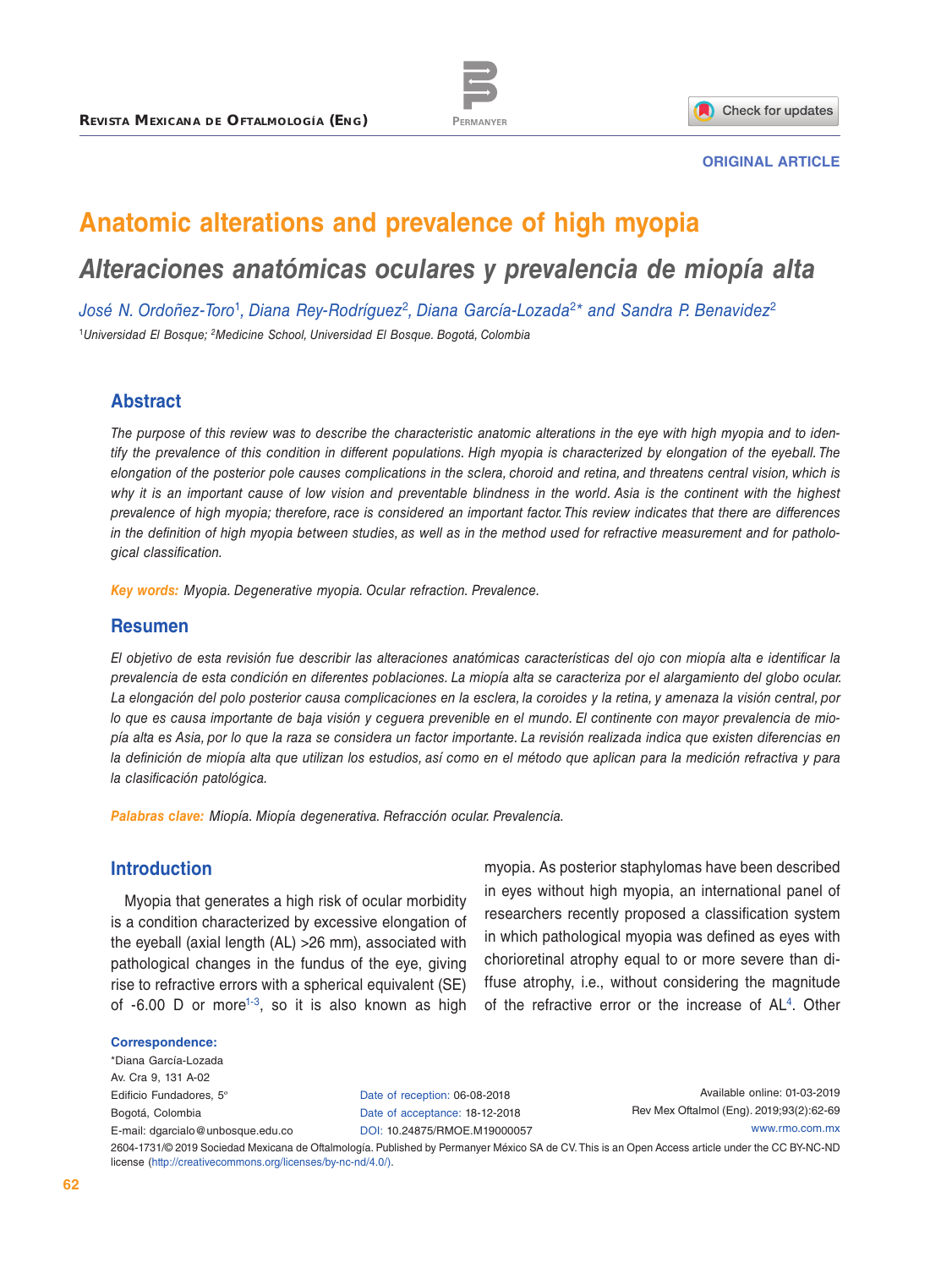common names are *myopia magna* or *degenerative, progressive,* or *malignant myopia*.

Due to degenerative changes, this type of myopia causes an irreversible decrease in best-corrected visual acuity<sup>5</sup>, which is why it causes low vision and blindness, especially in Eastern Asia<sup>4</sup>, although the evidence indicates that also in Europe (7%) and in other Asian populations  $(12-27%)$ <sup>6</sup>. It is considered as the third most frequent cause of blindness or low vision, after glaucoma and cataracts<sup>7,[8](#page-6-6)</sup>.

Therefore, the objective of this review was to describe the characteristic anatomical alterations of eyes with high myopia and to identify the prevalence of this condition in different populations.

# **Anatomical alterations in pathological myopia**

When there is progression of myopia, there is an axial elongation of the eyeball, which exerts a biomechanical stretch in the posterior pole, which leads to pathological changes in the posterior pole and in the peripheral retina, such as myopic crescent and tiger-striped appearance, posterior staphyloma, lacquer cracks, choroidal neovascularization (CNV), retinoschisis, epiretinal membrane, myopic maculopathy, do-me-shaped macula and peripheral retinal lesions<sup>[9](#page-6-7)</sup>.

# *Myopic crescent and tiger-striped appearance*

The scleral expansion that results from axial lengthening leads to a depigmentation around the optic disk called "myopic crescent," and the most common presentation is in the temporal quadrant. These structural changes lead to retinal pigment epithelium atrophy, which causes a striated appearance of the fundus<sup>10</sup>.

#### *Posterior staphyloma*

Posterior staphyloma is a protrusion of a delimited area of the posterior segment of the eye<sup>11</sup>. It has been identified that there are differences in the prevalence of macular anatomical alterations in high myopia with posterior staphyloma (53.65%) or without it (22.41%), and that the most frequent findings in eyes with staphyloma are foveoschisis, vascular traction and epiretinal membrane<sup>12</sup>. These changes predict alterations that threaten vision considerably. It has been identified that the prevalence of posterior staphyloma is 10%, a figure that increases with age $13,14$ .

There is an objective classification of posterior staphyloma based on 3D magnetic resonance, with 5 types according to the appearance of the edge and the location of the staphyloma, including whether it is wide (I), narrow (II), peripapillary (III), nasal (IV), inferior (V) or others. The most common type of posterior staphyloma is type I (74%). However, the described findings do not occur in all eyes with higher  $AL<sup>11</sup>$ .

#### *Lacquer cracks*

The mechanical stretching of the choroid produces ruptures in Bruch's membrane in the macular area, whose appearance is yellow and linear, reticular or stellate. Its presentation is more frequent in the temporal quadrant (44%) and occur generally in adults with an AL  $>29$  mm<sup>15</sup>.

#### *Choroidal neovascularization (CNV)*

Pathological myopia is one of the main causes of CNV under 50 years of age  $(62\%)$ <sup>16</sup>. It consists of a flat, gray-colored subretinal membrane<sup>17</sup>, associated with abnormal growth and invasion of choroidal vessels through Bruch's membrane<sup>18</sup>. It has a high impact on visual acuity and approximately 5% to 11% of subjects with degenerative myopia develop CNV<sup>19</sup>. Although CNV can occur in any degree of myopia and even without the presence of the typical fundus changes, irregular atrophy and lacquer cracks may be predisposing factors for CNV development $20,21$  $20,21$ .

#### *Retinoschisis*

Myopic macular retinoschisis is described as a traction maculopathy, which appears more commonly in the external plexiform layer and, less frequently, with detachment of the internal limiting membrane[22,](#page-7-6) which can lead to vitreous detachment, macular holes and foveal detachment. This complication can occur in 9% of highly myopic eyes with posterior staphyloma<sup>10,21</sup>.

#### *Epiretinal membrane*

It is composed of three layers, of which the innermost is composed of vitreous, the intermediate by fibroblast-like cells, and the outermost corresponds to the internal limiting membrane of the retina. A prevalence of 11.2% was found in eyes with high myopia associated with posterior staphyloma<sup>12</sup>.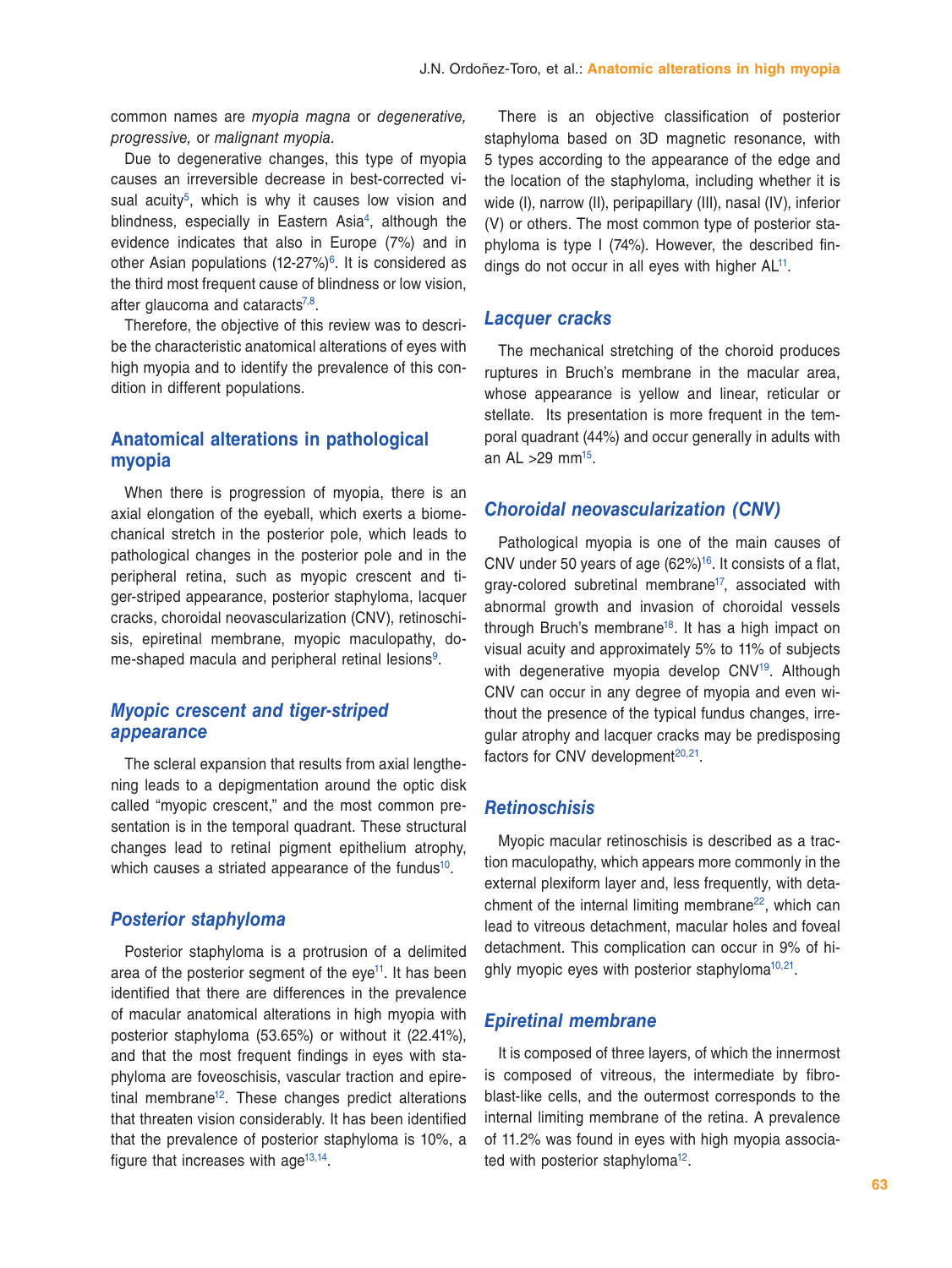#### *Myopic maculopathy*

The presence of maculopathy may involve irreversible changes in visual acuity. The signs begin with anatomical changes in the choroid and retina, followed by a compromise of the macular area<sup>[9](#page-6-7)</sup>. Although the incidence is of 0.05%, the rate of progression in patients with maculopathy can rise to 35%<sup>23</sup>.

There is a current classification proposed in the META-PM study, with 5 categories according to the presence of pathological changes in the posterior pole. The classification includes: "no myopic retinal lesions" (Category 0), "tessellated fundus only" which indicates a mosaic color pattern in the fundus (Category 1), "diffuse chorioretinal atrophy" with a yellowish appearance generally surrounding the optic disc (Category 2), "patchy chorioretinal atrophy" with a defined grayish-white lesion in the macular area or around the optic disc (Category 3), and "macular atrophy" (Category  $4)^{24}$  $4)^{24}$  $4)^{24}$ .

#### *Dome-shaped macula*

It is characterized by an anterior protrusion of the macular area. The incidence of this complication is of 8%[25](#page-7-9). The most relevant pathological causes are related to choroidal or scleral thickening<sup>10,[26](#page-7-10)</sup> and serous retinal detachment<sup>27</sup>, attributed to choroidal vascular changes<sup>28</sup>.

#### *Peripheral retinal lesions*

The peripheral retina may be affected in high myopia, with anatomical changes such as palisade degeneration (lattice) and peripheral tears<sup>29</sup> both of which are risk factors for rhegmatogenous retinal detachment, if the vitreous passes through the holes or tears and separates the retina from the retinal pigment epithelium. It is frequent that the degeneration has the appearance of an elongated area of internal retinal thinning, with its axis parallel to the ora serrata. In some cases, crossed white lines are observed, which correspond to vessels covered with glial or hyaline tissue. The prevalence of these lesions may be up to 8% in the general population, and of 15.6% in eyes with high myopia $30-32$ .

#### *Methodology*

To identify the observational studies on the prevalence of high myopia, a search was made in Medline (PubMed) using the terms «myopia AND (prevalence OR epidemiology)» supplemented with the references of systematic reviews on the topic $6,33,34$  $6,33,34$  $6,33,34$  $6,33,34$ . The search for information specifically in Spanish or Portuguese was done in LILACS.

Prevalence data were based on studies since 1990, with populations of more than 1,000 subjects. If the studies reported crude and adjusted prevalence rates, the latter were considered with their respective confidence intervals. The global prevalence of high myopia and some figures disaggregated by sex or race are reported.

#### **Prevalence of high myopia**

A 2016 meta-analysis that used data published since 1995 estimated that in 2000, there were 163 million people with high myopia (SE <-5.00 D), corresponding to 2.7% of the world population at the time (95% CI: 1.4-6.3). With these values, for the year 2050 a prevalence increase to 938 million people was estimated (9.8%, 95% CI: 5.7-19.4). It is estimated that by 2020, 2030, 2040 and 2050 the prevalence of degenerative myopia will be 5.2, 6.1, 7.7 and 9.8%, respectively, with significant regional differences<sup>33</sup>.

The difference in the frequency of high myopia between different groups has been evidenced: in Caucasians the figures range from 2.71 to 7.8%, in Asians and Indians, from 1.8 to 21%, and in Africans, from 4.3 to  $5.5\%$ <sup>35</sup>.

The prevalence of high myopia ( $\leq$ -6.00 D), standardized by age, is relatively low in Europe (2.7%, 95% CI: 2.69-2.73), with higher values in young people between 15 and 19 years old (5.9%, 95% CI: 1.3-10.5), according to a meta-analysis based on 15 studies and grouping a total of  $61,946$  subjects<sup>34</sup>. The study published by the UK Biobank Eye and Vision Consortium, which included subjects from different races, found a prevalence of high myopia three times higher in Chinese. The modelling adjusted for gender, age and educational level, among other variables, indicated that people of Chinese origin are between 2.6 and 4.5 times more likely to suffer from high myopia compared with Caucasians<sup>[36](#page-7-19)</sup>.

In U.S.A. the prevalence of high myopia has been reported 5 times higher in Chinese subjects compared to Hispanics. This is the same tendency observed for myopia globally, although of greater magnitude. As a result, people of Chinese origin are at greater risk of ocular complications that severely affect vision, such as myopic macular degeneration<sup>37</sup>.

[Table 1](#page-3-0) shows the prevalence of high myopia reported in different populations. It is not possible to make global comparisons because the studies used different procedures for the measurement of refractive errors, with different age groups and in different decades.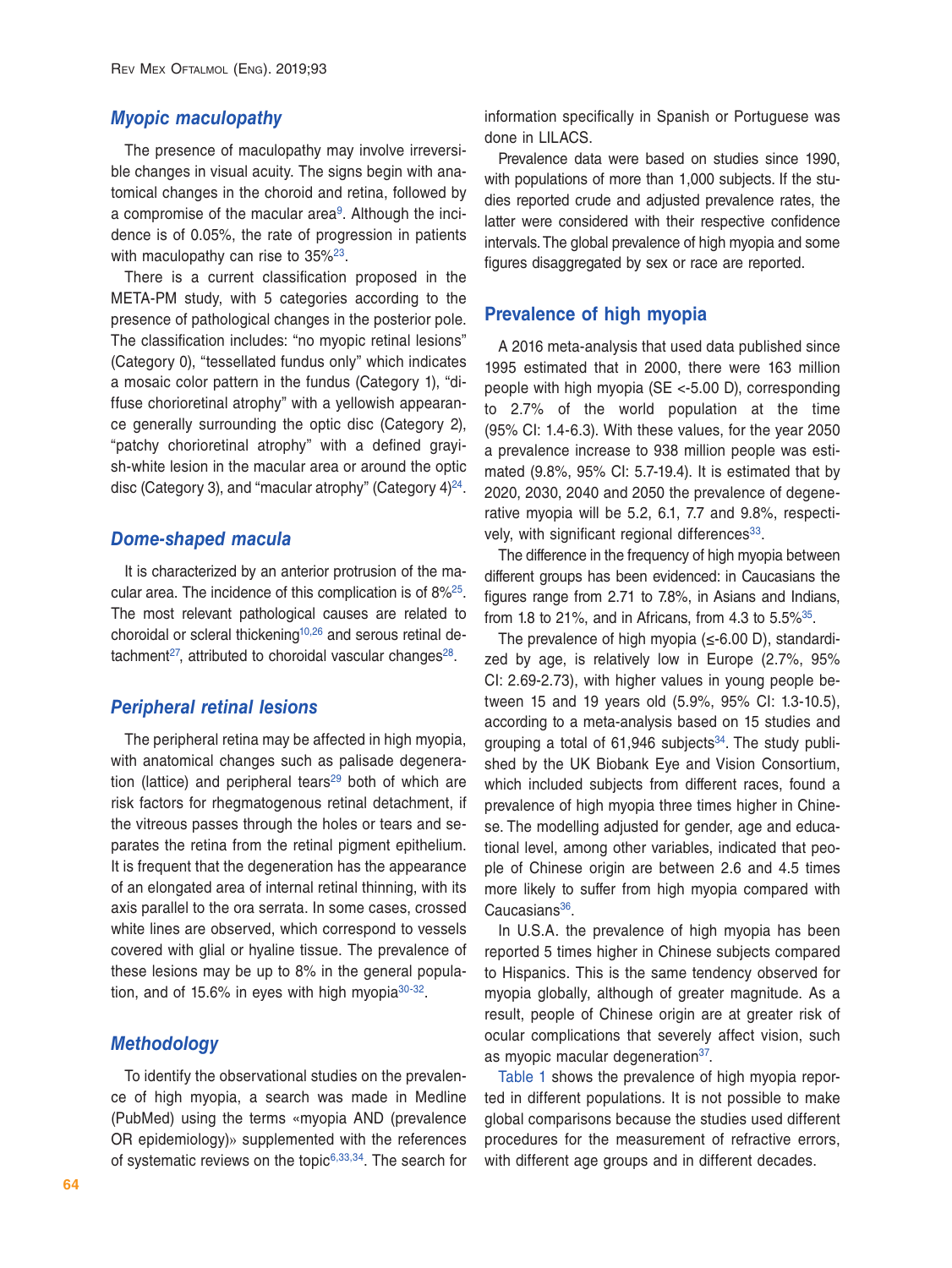<span id="page-3-0"></span>

|                                  |             | Principal scientists of the production of the product of the product of the product of the product of the product of the product of the product of the product of the product of the product of the product of the product of | alla princ | promis                               |                                |                           |                           |                                                                                                        |
|----------------------------------|-------------|-------------------------------------------------------------------------------------------------------------------------------------------------------------------------------------------------------------------------------|------------|--------------------------------------|--------------------------------|---------------------------|---------------------------|--------------------------------------------------------------------------------------------------------|
| <b>Authors</b>                   | <b>Year</b> | Population                                                                                                                                                                                                                    | $\equiv$   | Age                                  | definition (SE)<br>High myopia | Refraction method<br>used | Cycloplegia               | Prevalence of high myopia (% and<br>95% CI)                                                            |
|                                  |             |                                                                                                                                                                                                                               |            |                                      | Asia                           |                           |                           |                                                                                                        |
| Wong, et al. <sup>44</sup>       | 2000        | (Chinese residents)<br>Singapore                                                                                                                                                                                              | 1.232      | 49-79                                | $<-5.00D$                      | Autorefraction            | $\frac{1}{2}$             | $9.1\%$ (7.2-11.2) Men 7.5% (5.1-10.4),<br>women 10.5% (7.6-13.3)<br>Age-adjusted                      |
| Lin, et al. <sup>52</sup>        | 2004        | Taiwan                                                                                                                                                                                                                        | 10.889     | $\overline{18}$                      | $<-6.00$                       | Autorefraction            | Yes                       | 21%                                                                                                    |
| Raju, et al. <sup>47</sup>       | 2004        | India                                                                                                                                                                                                                         | 2,508      | >39                                  | $<-5.00D$                      | Subjective                | $\overline{\mathsf{N}}$   | Age and gender-adjusted<br>4.32%                                                                       |
| Bar Dayan, et al. <sup>45</sup>  | 2005        | Israel                                                                                                                                                                                                                        | 919,929    | $16 - 22$                            | $<-6.00$                       | Autorefraction            | $\frac{1}{2}$             | women 2.4%<br>Men 2.05%,                                                                               |
| Krishnaiah, et al. <sup>53</sup> | 2009        | Eye Disease Study)<br>(Andhra Pradesh<br>India                                                                                                                                                                                | 3,642      | $\geq 40$                            | $<-5.00D$                      | Subjective                | $\overline{a}$            | Age, sex and area-adjusted.<br>Men 5.2% (4.1-6.1), women<br>$4.5\%$ $(3.5-5.4)$<br>$4.5\%$ $(3.8-5.2)$ |
| Wang, et al. <sup>41</sup>       | 2009        | Taiwan                                                                                                                                                                                                                        | 3,709      | university<br>First-year<br>students | $<-6.00D$                      | Autorefraction            | $\overline{\mathsf{N}}$ o | women 37.2%<br>Men 36.6%,<br>36.9%                                                                     |
| Liu, et al. <sup>54</sup>        | 2010        | (Beijing Eye Study<br>China<br>2001)                                                                                                                                                                                          | 4,319      | 94<                                  | $\leq -6.00$ D                 | Subjective                | $\overline{\mathsf{S}}$   | 2.5% of the eyes                                                                                       |
| Gao, et al. <sup>55</sup>        | 2011        | The Handan Eye<br>Study)<br>China                                                                                                                                                                                             | 6,603      | $\geq 30$                            | $<-5.00D$                      | Subjective                | $\frac{1}{2}$             | $>40$ years: $1.8\%$<br>$(1.5\% - 2.2\%)$<br>$2.1\%$                                                   |
| Tan, et al. <sup>56</sup>        | 2011        | Singapore                                                                                                                                                                                                                     | 1,835      | 55-89                                | $<-6.00D$                      | Autorefraction            | $\frac{1}{2}$             | $3.1\%$                                                                                                |
| Asakuma, et al. <sup>57</sup>    | 2012        | Japan                                                                                                                                                                                                                         | 1,892      | $\geq 40$                            | $<-5.00D$                      | Autorefraction            | $\frac{1}{2}$             | $5.7\%$                                                                                                |
| Pan, et al. <sup>58</sup>        | 2012        | Singapore                                                                                                                                                                                                                     | 3,400      | $0 + 1$                              | $<-5.00D$                      | Autorefraction            | $\overline{\mathsf{N}}$   | Age and gender-adjusted<br>$4.8\%$ $(4.0 - 5.7)$                                                       |
| Kim, et al. <sup>59</sup>        | 2013        | Korea                                                                                                                                                                                                                         | 21,356     | $>20$                                | $<-6.00D$                      | Autorefraction            | $\frac{1}{2}$             | $4.0\%$ $(3.7 - 4.3)$                                                                                  |
| Lee, et al. <sup>60</sup>        | 2013        | Korea                                                                                                                                                                                                                         | 2,805      | $\overline{19}$                      | $<-6.00D$                      | Autorefraction            | $Yes*$                    | Men 6.8% (5.8-7.7)                                                                                     |
| Lan, et al. <sup>40</sup>        | 2013        | China                                                                                                                                                                                                                         | 2,478      | $3-6$                                | $\leq -6.00$ D                 | Autorefraction            | $Yes*$                    | 0.08%                                                                                                  |
| You, et al. <sup>46</sup>        | 2014        | Great Beijing                                                                                                                                                                                                                 | 15,066     | $7 - 18$                             | $\leq -6.00$ D                 | Autorefraction            | Yes* (1082 children)      | $4.3\%$ $(4.0 - 4.7)$                                                                                  |

<span id="page-3-1"></span>Table 1. Prevalence of high myopia in different regions and ethnic groups **[Table 1](#page-3-1).** Prevalence of high myopia in different regions and ethnic groups

<sup>(</sup>Continue)  *(Continue)*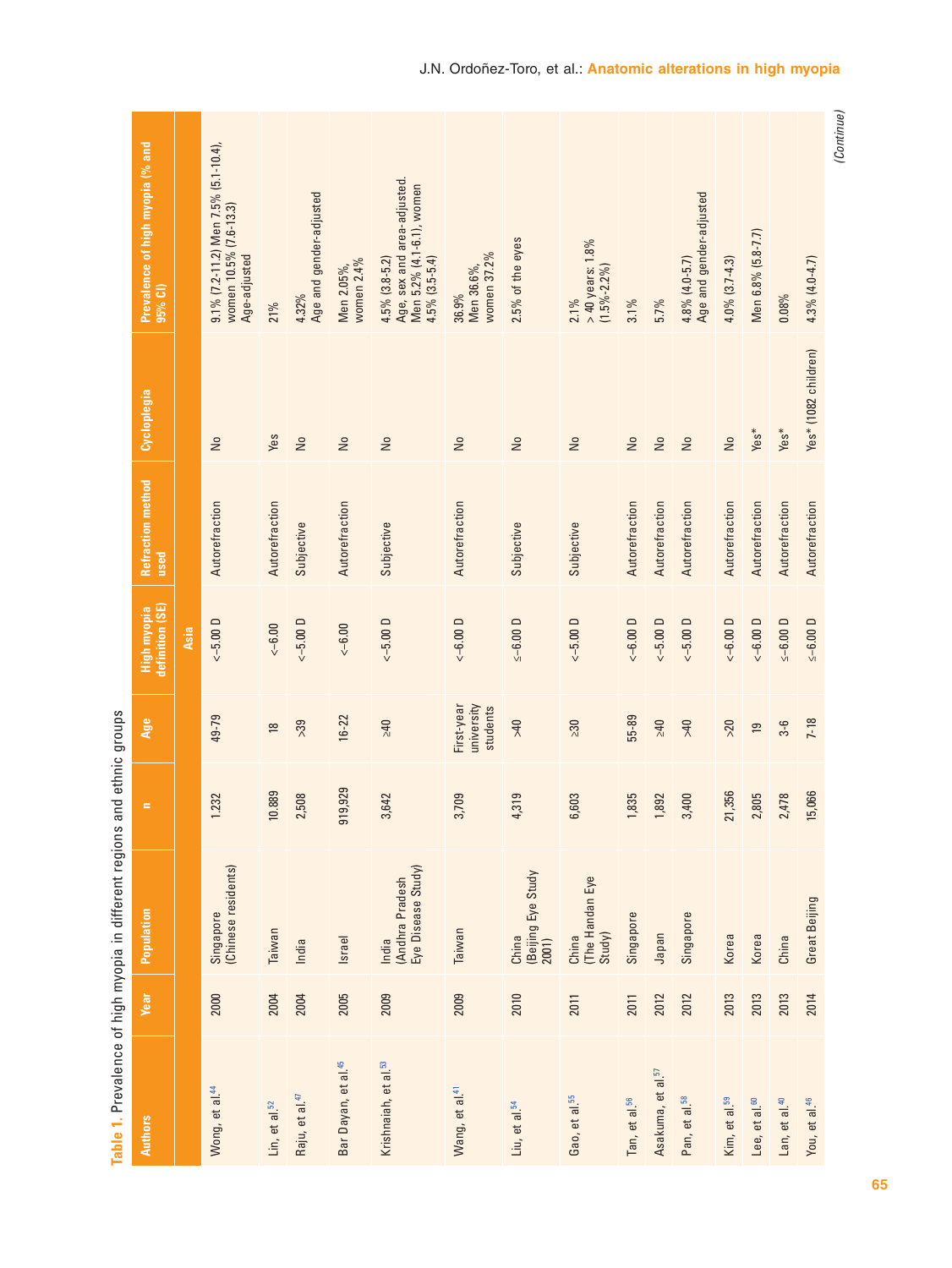|                                  |             | י המבנה המתורש במונח המונח המונח במונח במונח המונח המונח במונח המונח במונח המונח במונח המונח המונח ה<br>תורשות המונח המונח המונח המונח המונח המונח המונח המונח המונח המונח המונח המונח המונח המונח המונח המונח המונח ה |                                          |           |                                |                                                 |                |                                                                                       |
|----------------------------------|-------------|------------------------------------------------------------------------------------------------------------------------------------------------------------------------------------------------------------------------|------------------------------------------|-----------|--------------------------------|-------------------------------------------------|----------------|---------------------------------------------------------------------------------------|
| <b>Authors</b>                   | <b>Year</b> | Population                                                                                                                                                                                                             | $=$                                      | Age       | High myopia<br>definition (SE) | <b>Refraction method</b><br>used                | Cycloplegia    | Prevalence of high myopia (% and<br>95% CI)                                           |
| Gao, et al. <sup>61</sup>        | 2015        | China                                                                                                                                                                                                                  | 1,565                                    | $6 - 21$  | $\le -6.00$ D                  | Autorefraction                                  | $Yes*$         | $2.9\%$ $(2.1-3.7)$                                                                   |
| Gupta, et al. <sup>62</sup>      | 2015        | Singapore                                                                                                                                                                                                              | ,908 men<br>$\approx$                    | $17 - 29$ | $\le -6.00$ D                  | Autorefraction                                  | $\frac{1}{2}$  | 8.9%                                                                                  |
| Joseph, et al. <sup>63</sup>     | 2018        | India                                                                                                                                                                                                                  | 4,351                                    | $240$     | $\leq -6.00$ D                 | Subjective                                      | $\frac{1}{2}$  | $2.0\%$                                                                               |
|                                  |             |                                                                                                                                                                                                                        |                                          |           | <b>Australia</b>               |                                                 |                |                                                                                       |
| Attebo, et al. <sup>64</sup>     | 1999        | Sidney                                                                                                                                                                                                                 | 3,654                                    | 49-97     | $<-5.00$ D                     | Autorefraction                                  | $\frac{1}{2}$  | 1.8%                                                                                  |
| McCarty, et al. <sup>65</sup>    | 1997        | Melbourne                                                                                                                                                                                                              | 3,262                                    | $Qt \leq$ | $< -5.00 D$                    | Autorefraction                                  | $\frac{1}{2}$  | $2.2\%$                                                                               |
| Vongphanit, et al. <sup>66</sup> | 2002        | (Blue Mountains<br>Eye Study)<br>Sidney                                                                                                                                                                                | 3,654                                    | 249       | $\le -5.00$ D                  | Lensometry<br>Subjective                        | $\frac{1}{2}$  | 2.2%                                                                                  |
|                                  |             |                                                                                                                                                                                                                        |                                          |           | <b>North America</b>           |                                                 |                |                                                                                       |
| Vitale, et al. <sup>67</sup>     | 2009        | Survey - NHANES)<br>(National Health<br>and Nutrition<br>Examination<br>USA                                                                                                                                            | 971-1972:<br>999-2004:<br>4,436<br>8,339 | $12 - 54$ | $\le -7.9$ D                   | retinoscopy or<br>autorefraction<br>Lensometry, | $\frac{1}{2}$  | 1999-2004: 1.6% (1.3-2.0)<br>1971-1972: 0.2%                                          |
| Villarreal, et al. <sup>68</sup> | 2003        | Mexico                                                                                                                                                                                                                 | 1,035                                    | $12 - 13$ | $\le -5.00$ D                  | Autorefraction                                  | $Yes**$        | Boys 1.5%, girls 1.4%<br>1.4%                                                         |
| Pan, et al. <sup>37</sup>        | 2013        | USA                                                                                                                                                                                                                    | 4,430                                    | 45-84     | $\le -5.00$ D                  | Autorefraction                                  | $\frac{1}{2}$  | Chinese 11.8%, white 5.4%, black<br>3.1%, hispanic 1.8%<br>4.6%                       |
| Willis, et al. <sup>69</sup>     | 2016        | (several races)<br>USA                                                                                                                                                                                                 | 8,865                                    | $>18$     | $≤-6.00 D$                     | Autorefraction                                  | $\frac{1}{2}$  | Men 2.99% (2.47-3.63), women<br>$3.91\%$ $(3.44-4.45)$<br>4.8% (3.98-5.77)            |
| Varma, et al. <sup>42</sup>      | 2017        | USA (Chinese)                                                                                                                                                                                                          | 4,144                                    | $\geq 50$ | $<-5.00D$                      | Autorefraction                                  | $\frac{1}{2}$  | Men 7.2%, women 7.5%<br>$7.4\%$ (6.6-8.3)                                             |
|                                  |             |                                                                                                                                                                                                                        |                                          |           | <b>Africa</b>                  |                                                 |                |                                                                                       |
| Ezelum, et al. <sup>48</sup>     | 2011        | Nigeria                                                                                                                                                                                                                | 10,687                                   | 940       | $<-5.00$                       | Autorefraction                                  | $\overline{a}$ | Excluding significant opacities from<br>the lens: 0.7% (0.5-0.9)<br>$2.1\%$ (1.8-2.4) |

 *(Continue)*

(Continue)

Table 1. Prevalence of high myopia in different regions and ethnic groups (continued) **[Table 1](#page-3-1).** Prevalence of high myopia in different regions and ethnic groups *(continued)*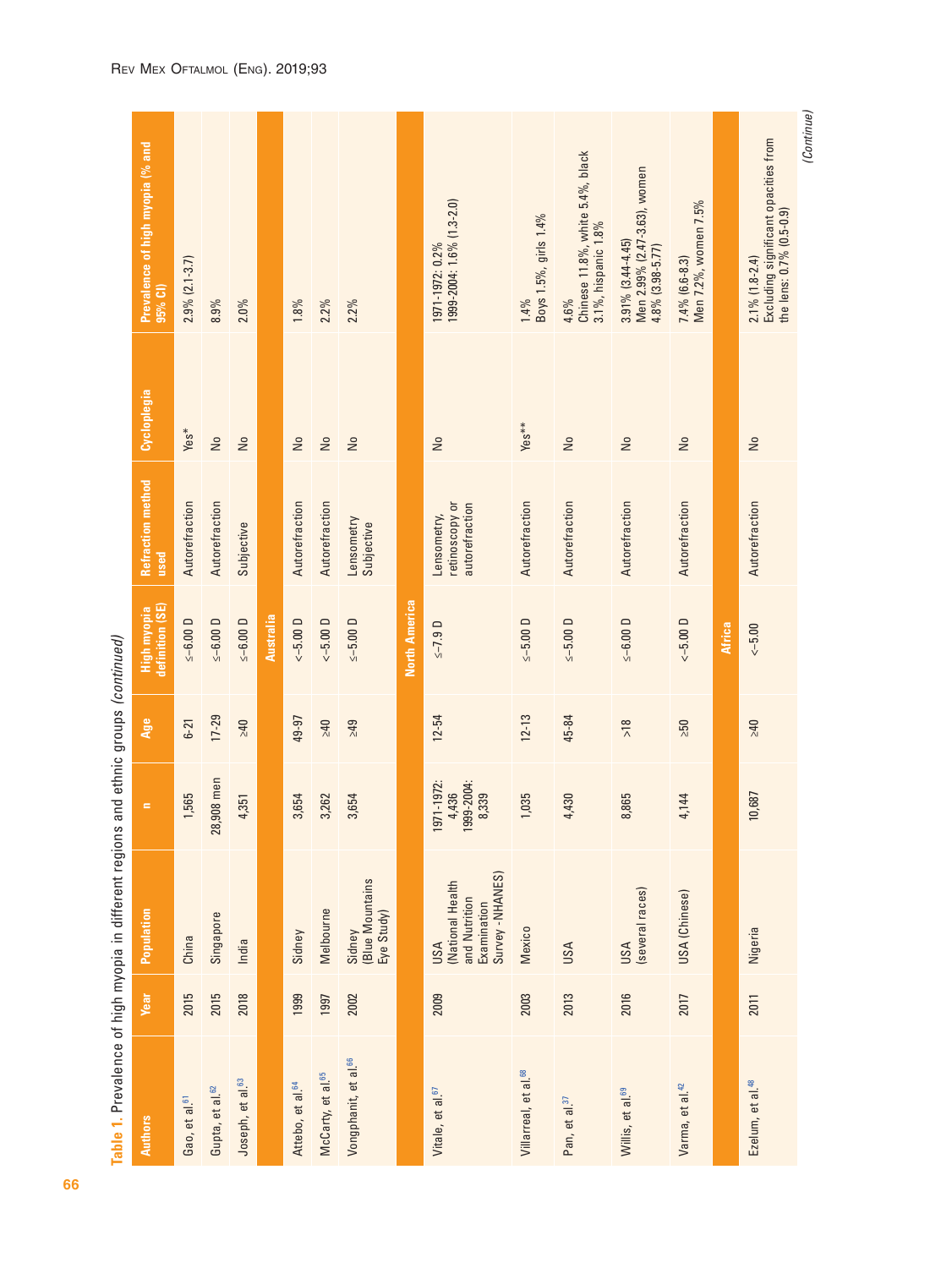| Table 1. Prevalence of high myopia in different regions          |      |            |                         | and ethnic groups (continued) |                                 |                                         |                                                   |                                             |
|------------------------------------------------------------------|------|------------|-------------------------|-------------------------------|---------------------------------|-----------------------------------------|---------------------------------------------------|---------------------------------------------|
| <b>Authors</b>                                                   | Year | Population |                         | Age                           | definition (SE)<br>High myopia  | Refraction method   Cycloplegia<br>used |                                                   | Prevalence of high myopia (% and<br>95% CI) |
|                                                                  |      |            |                         |                               | Europe                          |                                         |                                                   |                                             |
| Matamoros, et al. <sup>35</sup>                                  | 2015 | France     | (Caucasians)<br>100,429 | 0 to > 80                     | $<-6.00 D$                      | Autorefraction                          | Not in adults, yes* in 3.9% (3.8-4.0)<br>children |                                             |
| Cumberland, et al. <sup>36</sup>                                 | 2015 | $\leq$     | 107,452                 | 40-69                         | $\leq -6.00$ D                  | Autorefraction                          | $\frac{1}{2}$                                     | $4\%$ (3.9-4.1)                             |
|                                                                  |      |            |                         |                               | <b>South America</b>            |                                         |                                                   |                                             |
| Cortinez, et al. <sup>70</sup>                                   | 2008 | Argentina  | 1,518                   | 25-65                         | $\le -5.00$ D<br>$\leq -6.00$ D | Subjective                              | $\frac{1}{2}$                                     | 2.30%<br>1.60%                              |
| Galvis, et al. <sup>71</sup>                                     | 2017 | Colombia   | 1,228                   | $8 - 17$                      | $\le -6.00$ D                   | Retinoscopy/<br>Subjective              | $\frac{1}{2}$                                     | $0.2\%$                                     |
| *1% cyclopentolate cycloplegia; ** 0.5% tropicamide cycloplegia. |      |            |                         |                               |                                 |                                         |                                                   |                                             |

### **Discussion**

In high myopia there may be progressive anatomical changes that affect the layers of the eyeball. These morphological changes include posterior staphyloma, lacquer cracks, CNV, myopic maculopathy and retinoschisis, among others $21$ . Posterior staphyloma is a frequent pathological finding with a great clinical relevance, since its appearance can predict the occu rrence of maculopathies, which would irreversibly affect central vision<sup>38</sup>.

There are discrepancies in the classification of the stages of a posterior staphyloma. The Ohno-Matsui study proposes an objective classification based on 3D magnetic resonance that includes five types of findings according to the appearance of the edge and the loca tion of the posterior staphyloma, simplifying the subjec tive classification proposed by Curtin in 1977[39.](#page-7-23) This reclassification poses new challenges in research and simplifies its clinical presentation, making monitoring and identification of anatomical changes in the poste rior pole more practical.

Regarding the prevalence of high myopia, it varies according to the region and the ethnic group. In this review, prevalence was found from 0.08% in Chinese children<sup>[40](#page-7-24)</sup> to 36.9% in university students in Taiwan<sup>41</sup>. Other reviews have reported that the prevalence in young adults is higher in Asian populations (6.7-21.6%) compared to non-Asian (2.0-2.3%) [9.](#page-6-7) Even a US-based study that only included Chinese individuals reported a prevalence of  $7.4\%$ <sup>42</sup>, much higher than that of other studies conducted in the same country.

After the Asian countries, the highest prevalence has been found in European countries [6](#page-6-4). The few studies conducted in Australia and Latin America report even lower prevalence rates.

The definition of high myopia varies between studies, with values of SE lower than -5.00 or -6.00 D, so the results of research on prevalence may vary. This has been studied in low myopia, in which changes of -0.25 D in its definition make the estimates vary in the analysis of risk factors<sup>43</sup>. However, the impact of the reclassification has not been evaluated for high myopia, although it can be assumed that such a decision would also facilitate the performance of future meta-analysis<sup>33</sup>.

Similarly, since there is no single definition of patholo gical myopia, some studies may have included subjects based only on the dioptric value, without considering the pathologic fundus changes [6.](#page-6-4) This is another possible bias if the prevalence figures were to be grouped.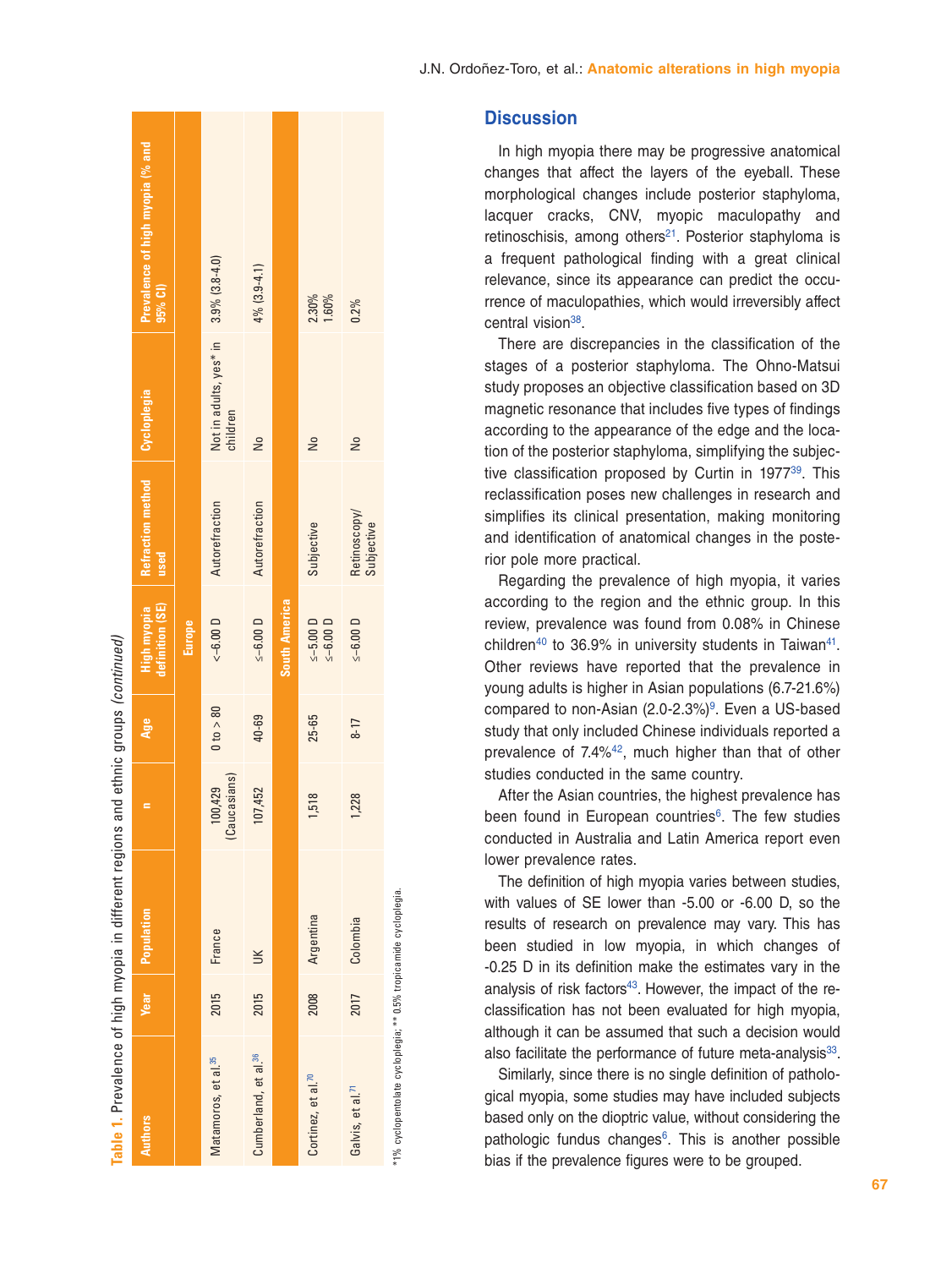When assessing the prevalence of high myopia in different populations of the world, factors such as race, sex, occupation, income, educational level<sup>44,[45](#page-7-29)</sup>, urban or rural housing $46,47$  $46,47$ , age or the presence of nuclear scle-rosis<sup>[47](#page-7-31)</sup> must be considered, so that the rates are properly adjusted. For example, even after controlling for educational level, living in an urban environment continues to be associated with a higher prevalence of myopia of any degree, suggesting that there are other contributing factors<sup>[42](#page-7-26)</sup>. Another difference observed among the populations of the studies was the inclusion of some adult patients with lens opacities, a factor that increases prevalence rates<sup>48</sup>.

The rapid increase in the prevalence of high myopia appears to be based on the epidemic of school myopia, and studies suggest that it should be differentiated from high myopia of genetic origin. These two types of high myopia, genetic or acquired, differ in the age of onset and in their relationship with environmental risk factors. High myopia of genetic origin begins at 5 years of age, whereas acquired high myopia is identified at 11 or 12 years of age[49.](#page-7-33) Studies suggest that children of 6 or 7 years with school myopia will reach the threshold of high myopia in 5 to 6 years, associated with the increase in educational demands that augment the reading and writing time in indoor spaces and reduce the hours that children are outdoors $50$ .

Based on animal studies, it has been proposed that the protective effect of the outdoors could be due to the high intensity of natural light (which triggers the release of dopamine, an inhibitor of ocular growth), to the spectral composition of daylight (the exposure to blue light would be protective against the development of myopia) or to increased levels of vitamin D in blood as a result of exposure to UVB radiation<sup>51</sup>.

Myopia should be considered as a public health problem, due to its association with different eye diseases that can lead to blindness<sup>2</sup>. The prevalence increase estimated in 2050 has important implications for planning health services in terms of preventing complications and visual loss, since this would affect nearly 1,000 million people worldwide $33$ .

Several studies have been carried out on the prevalence of high myopia in Asian countries and, according to a meta-analysis<sup>[34](#page-7-17)</sup>, there are at least 15 studies in European countries. However, information on populations in the Americas is limited, and they indicate very low figures of high myopia compared to other continents. Therefore, there is a need to conduct population-based studies in Latin America, in different age groups and races, to obtain information for planning preventive public health actions.

#### **Conclusion**

The prevalence figures for high myopia vary between geographic regions. The high values identified in Asia pose a greater risk of eye morbidity from retinal disorders that could lead to low vision or blindness. The lack of epidemiological studies on high myopia in Latin American populations is clear.

### **Conflicts of interest**

The authors declare no conflicts of interest.

#### **Ethical disclosures**

**Protection of human and animal subjects.** The authors declare that no experiments were performed on humans or animals for this study.

**Confidentiality of data.** The authors declare that no patient data appear in this article.

**Right to privacy and informed consent.** The authors declare that no patient data appear in this article.

#### **References**

- <span id="page-6-0"></span>1. Lapido Polanco SI, Gonzalez Diaz RE, Rodriguez Rodriguez V, Gonzalez Aruas Y, Baldoquin Rodriguez W, Lopez Gonzalez M. Alteraciones del polo posterior en la miopía degenerativa. Revista Cubana de Oftalmología. 2012;25(2):288-302.
- <span id="page-6-14"></span>2. Saw S, Gazzard G, Shih-Yen EC, Chua W. Myopia and associated pathological complications. Ophthalmic Physiol Opt. 2005;25(5):381-91.
- <span id="page-6-1"></span>3. Silva R. Myopic Maculopathy: A Review. Ophthalmologica. 2012; 228(4):197-213.
- <span id="page-6-2"></span>4. Ohno-Matsui K, Lai TY, Lai CC, Cheung CM. Updates of pathologic myopia. Prog Retin Eye Res. 2016;52:156-87.
- <span id="page-6-3"></span>5. Ohno-Matsui K. Pathologic Myopia. Asia Pac J Ophthalmol (Phila). 2016; 5(6):415-23.
- <span id="page-6-4"></span>6. Wong TY, Ferreira A, Hughes R, Carter G, Mitchell P. Epidemiology and disease burden of pathologic myopia and myopic choroidal neovascularization: an evidence-based systematic review. Am J Ophthalmol. 2014; 157(1):25.e12.
- <span id="page-6-5"></span>7. Yamada M, Hiratsuka Y, Roberts CB, Pezzullo ML, Yates K, Takano S, et al. Prevalence of visual impairment in the adult Japanese population by cause and severity and future projections. Ophthalmic Epidemiol.2010; 17(1):50-7.
- <span id="page-6-6"></span>8. Cedrone C, Nucci C, Scuderi G, Ricci F, Cerulli A, Culasso F. Prevalence of blindness and low vision in an Italian population: a comparison with other European studies. Eye (Lond). 2006;20(6):661-7.
- <span id="page-6-7"></span>9. Wong YL, Saw SM. Epidemiology of Pathologic Myopia in Asia and Worldwide. Asia Pac J Ophthalmol (Phila). 2016;5(6):394-402.
- <span id="page-6-8"></span>10. Kumar A, Chawla R, Kumawat D, Pillay G. Insight into high myopia and the macula. Indian J Ophthalmol. 2017;65(2):85-91.
- <span id="page-6-9"></span>11. Ohno-Matsui K. Proposed classification of posterior staphylomas based on analyses of eye shape by three-dimensional magnetic resonance imaging and wide-field fundus imaging. Ophthalmology. 2014;121(9): 1798-809.
- <span id="page-6-10"></span>12. Henaine-Berra A, Zand-Hadas IM, Fromow-Guerra J, Garcia-Aguirre G. Prevalence of macular anatomic abnormalities in high myopia. Ophthalmic Surg Lasers Imaging Retina. 2013;44(2):140-4.
- <span id="page-6-11"></span>13. Numa S, Yamashiro K, Wakazono T, Yoshikawa M, Miyake M, Nakanishi H, et al. Prevalence of posterior staphyloma and factors associated with its shape in the Japanese population. Sci Rep. 2018;8(1):4594.
- <span id="page-6-12"></span>14. Hsiang HW, Ohno-Matsui K, Shimada N, Hayashi K, Moriyama M, Yoshida T, et al. Clinical characteristics of posterior staphyloma in eyes with pathologic myopia. Am J Ophthalmol. 2008;146(1):102-10.
- <span id="page-6-13"></span>15. Xu X, Fang Y, Uramoto K, Nagaoka N, Shinohara K, Yokoi T, et al. Clinical Features of Lacquer Cracks in Eyes with Pathologic Myopia. Retina 2018;0:1-13.